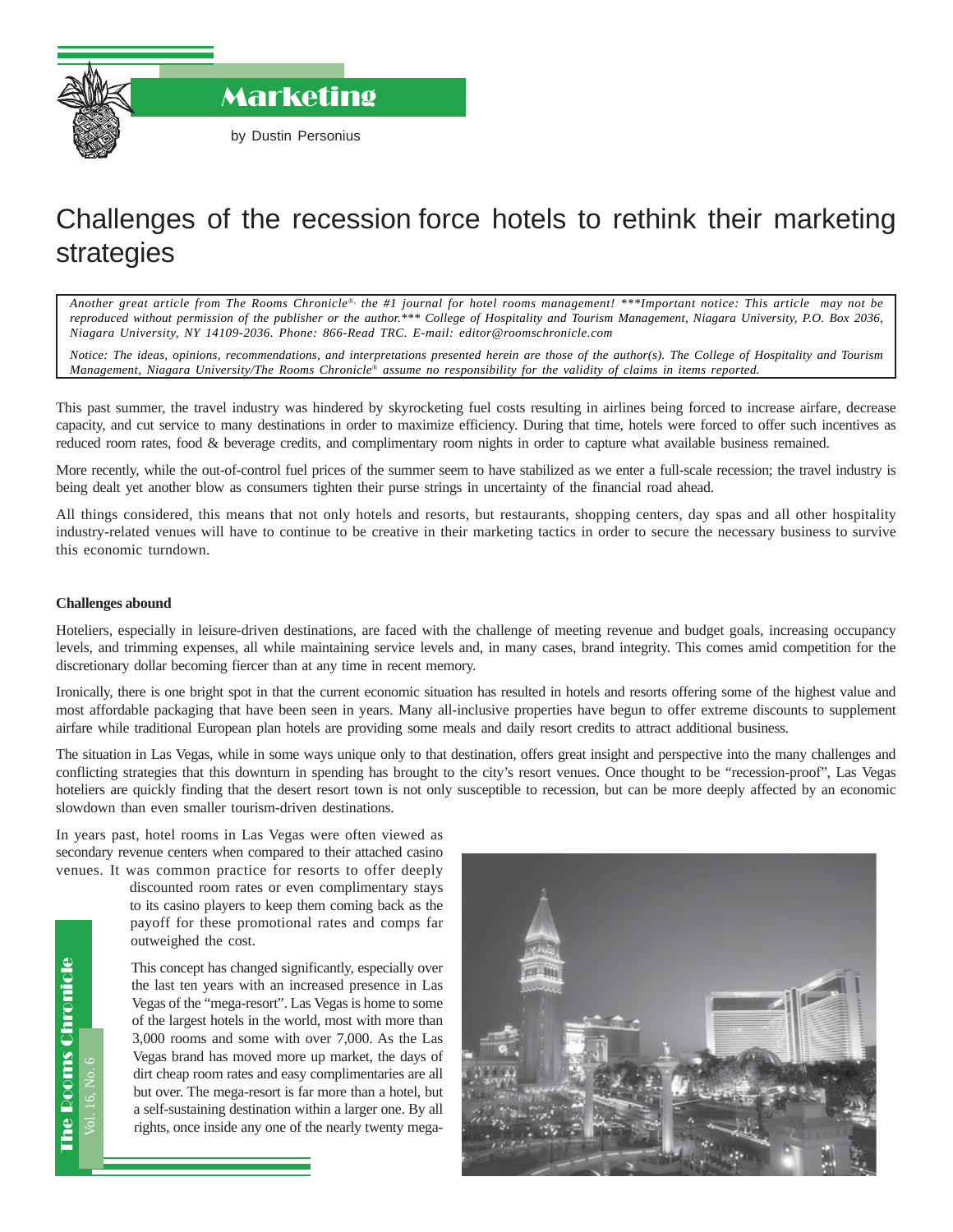

resorts on the Las Vegas Strip, guests can feasibly remain on property for the entirety of their stay.

With the growth in size and scope of the Las Vegas resort came substantial overhead costs. Thus, Las Vegas is no longer just about gaming. Today the destination places as much focus on the design and comfort of guestrooms as in the casino floor and dining outlets. Also, in addition to the massive guestroom inventory, these mega-resorts are now responsible for supplying critical mass not only to casinos, but restaurants, showrooms and nightclubs.

It is important to understand the background concept of the Las Vegas-style resort in order to have a true appreciation for the challenges of that destination, and others like it, are faced with in today's economic climate. Las Vegas hotels are being constantly challenged by a variety of conflicting problems and solutions, none perfect and all resulting in the need to sacrifice some element of either the resort experience or profitability.

Additionally, in a destination heavily dependent on air service for its survival, Las Vegas hotels are continually competing for market share. Essentially, the destination today is seeing a shift in existing market share while competing resorts cannibalize the existing business of their neighboring properties and are simply not seeing significant new business brought into the area.

## **Occupancy and rate**

According to the Las Vegas Convention and Visitors Authority, the organization charged with marketing the destination of Las Vegas to the world, in recent years, Las Vegas has enjoyed average occupancy levels in the low- to mid-90's on the Strip and in the mid- to high-80's citywide. This is no accident. When developing these mega-resorts, painstaking research went into determining how many guestrooms would be needed to support the various on-site venues of the property. Therefore, running at high percentage occupancy levels is necessary for the resort's survival.

Now, as consumers become increasingly cost conscious, resorts are being forced to significantly lower room rates in order to keep the property at the required occupancy level. However, this strategy is certainly not without its defects. Lower room rates obviously have a negative effect on a hotel's profitability. In order to counteract this, resorts have begun to look for a variety of ways to cut costs.

Some properties are starting to lay off full-time staff members to save on payroll, insurance and other employment-related costs. This is a dangerous move from a service standpoint as guests will continue to expect high levels of service regardless of the rate they are paying; and with a full hotel and fewer employees, service is bound to suffer.

Other properties have limited the services available to guests or have reduced the operating hours of departments. Room service, for example, may close in the late night hours or offer a more limited menu between midnight and 5:00AM, as opposed to running full 24-hour service. Still, other properties have taken lessons from the airline industry and have begun charging for products and services that had previously been complimentary. Having a boarding pass printed at the hotel may cost \$3.00, for example. Once again, guests are suffering from certain inconveniences with these strategies.

A strategy that has worked for one Las Vegas property has been to actually close several floors of the hotel. This has allowed that property to maintain, for the most part, its budgeted ADR by using yield management to successfully compete for short fuse arrivals. Also, the property has been able to eliminate significant staff in the short term to help keep payroll down while maintaining service levels. Of course, with this scenario, there are fewer guests on property to utilize the casino, restaurants and nightclubs. The hope by management is that the guests on property are spending more per capita than would be enjoyed with a fuller hotel at lower rates.

In looking at the bigger picture, none of the above solutions are perfect. Regardless of the strategy used, there is some sacrifice either on the part of the guest or the property or both. Additionally, hotels have had to contend with the idea of maintaining their brand integrity. A five-star hotel charging a \$129 nightly rate may easily capture revenue from consumers looking for an opportunity to stay at such a property at a bargain rate. However, if service levels suffer, the same property may have a hard time maintaining its higher-end clientele. Additionally, there is the idea that although a lower room rate may result in a full hotel, those guests may simply not be spending the necessary dollars at high-limit gaming tables or in high-end restaurants.

#### **Short-term solutions**

As if a slumping economy and falling average daily rates were not enough of a concern for hoteliers in this market, there is yet another added stressor. With revenues falling off, many properties are experiencing cuts to their marketing and advertising budgets and some properties have seen these line items eliminated completely for the remainder of the year or beyond.